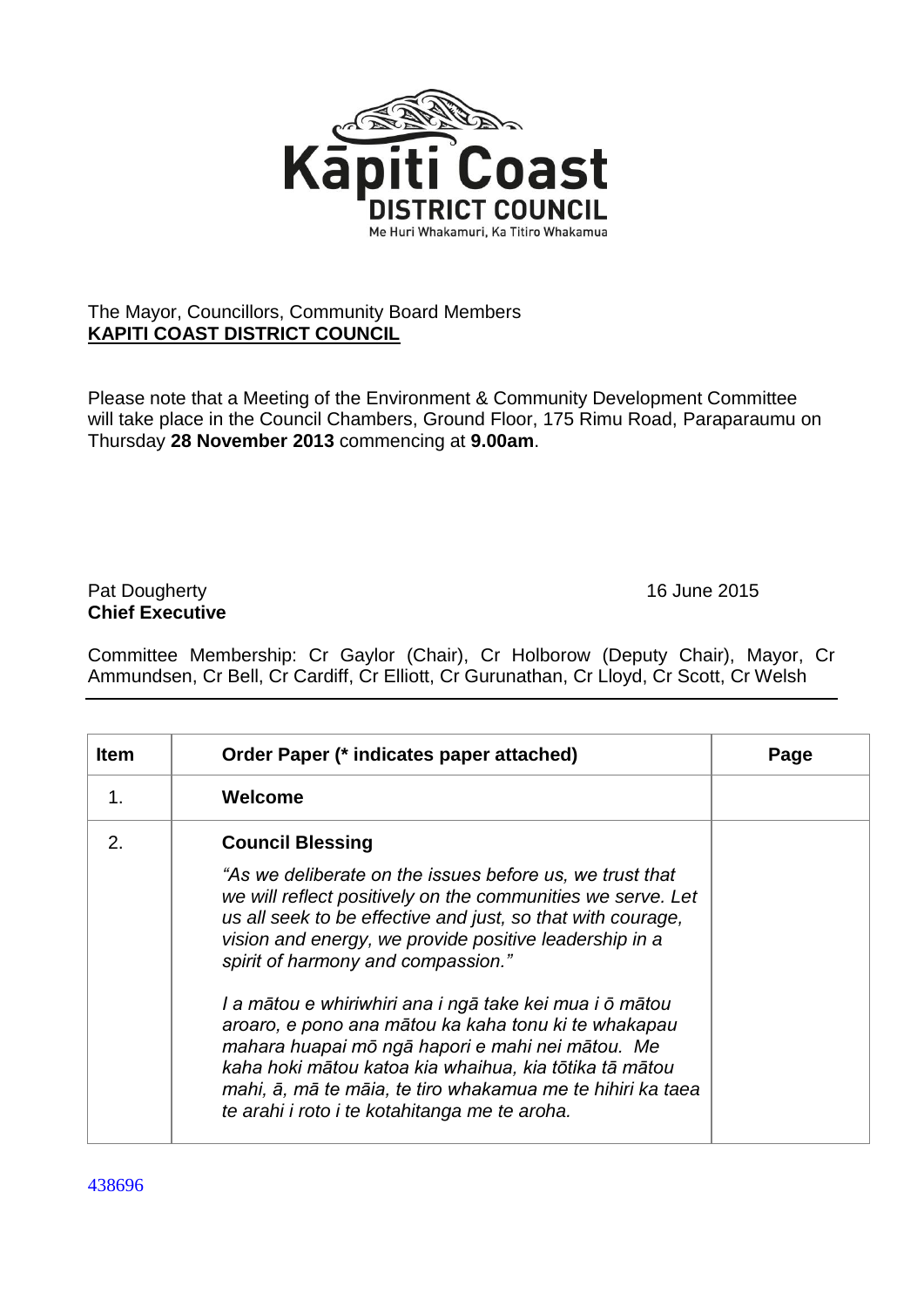| <b>Item</b> | Order Paper (* indicates paper attached)                                                                                                                                                                                                                                                                                                                                                                                                                                                                                                                                                                                                                                                                   | Page |
|-------------|------------------------------------------------------------------------------------------------------------------------------------------------------------------------------------------------------------------------------------------------------------------------------------------------------------------------------------------------------------------------------------------------------------------------------------------------------------------------------------------------------------------------------------------------------------------------------------------------------------------------------------------------------------------------------------------------------------|------|
| 3.          | <b>Apologies</b>                                                                                                                                                                                                                                                                                                                                                                                                                                                                                                                                                                                                                                                                                           |      |
| 4.          | <b>30 Minutes Public Speaking Time</b>                                                                                                                                                                                                                                                                                                                                                                                                                                                                                                                                                                                                                                                                     |      |
| 5.          | <b>Members' Business:</b><br>(a)<br><b>Public Speaking Time Responses</b><br>Leave of Absence<br>(b)<br>Matters of an Urgent Nature (advice to be provided<br>(c)<br>to the Chair prior to commencement of the<br>meeting)<br>Declarations of Interest Relating to Items on the<br>(d)<br>Agenda                                                                                                                                                                                                                                                                                                                                                                                                           |      |
| 6.          | *<br>2012 Kapiti Economic Profile (SP-13-1029)<br><b>Appendix 1</b><br><b>Appendix 2</b>                                                                                                                                                                                                                                                                                                                                                                                                                                                                                                                                                                                                                   | 3    |
| 7.          | *<br><b>Public Art Policy - Draft Public Art Panel Terms of</b><br>Reference for Approval (CS-13-1039)<br><b>Appendices 1-3</b>                                                                                                                                                                                                                                                                                                                                                                                                                                                                                                                                                                            | 83   |
| 8.          | PUBLIC EXCLUDED RESOLUTION<br>That, pursuant to Section 48 of the Local Government Official<br>Information and Meetings Act 1987, the public now be excluded<br>from the meeting for the reasons given below, while the<br>following matters are considered:<br>Council Funding for the Clean Technology Trust (SP-13-<br>1041) (to be circulated separately)<br>The general subject of each matter to be considered, while the<br>public are excluded, the reason for passing this resolution in<br>relation to each matter, and the specific grounds under Section<br>48(1) of the Local Government Official Information and<br>Meetings Act 1987, for the passing of this resolution are as<br>follows: |      |